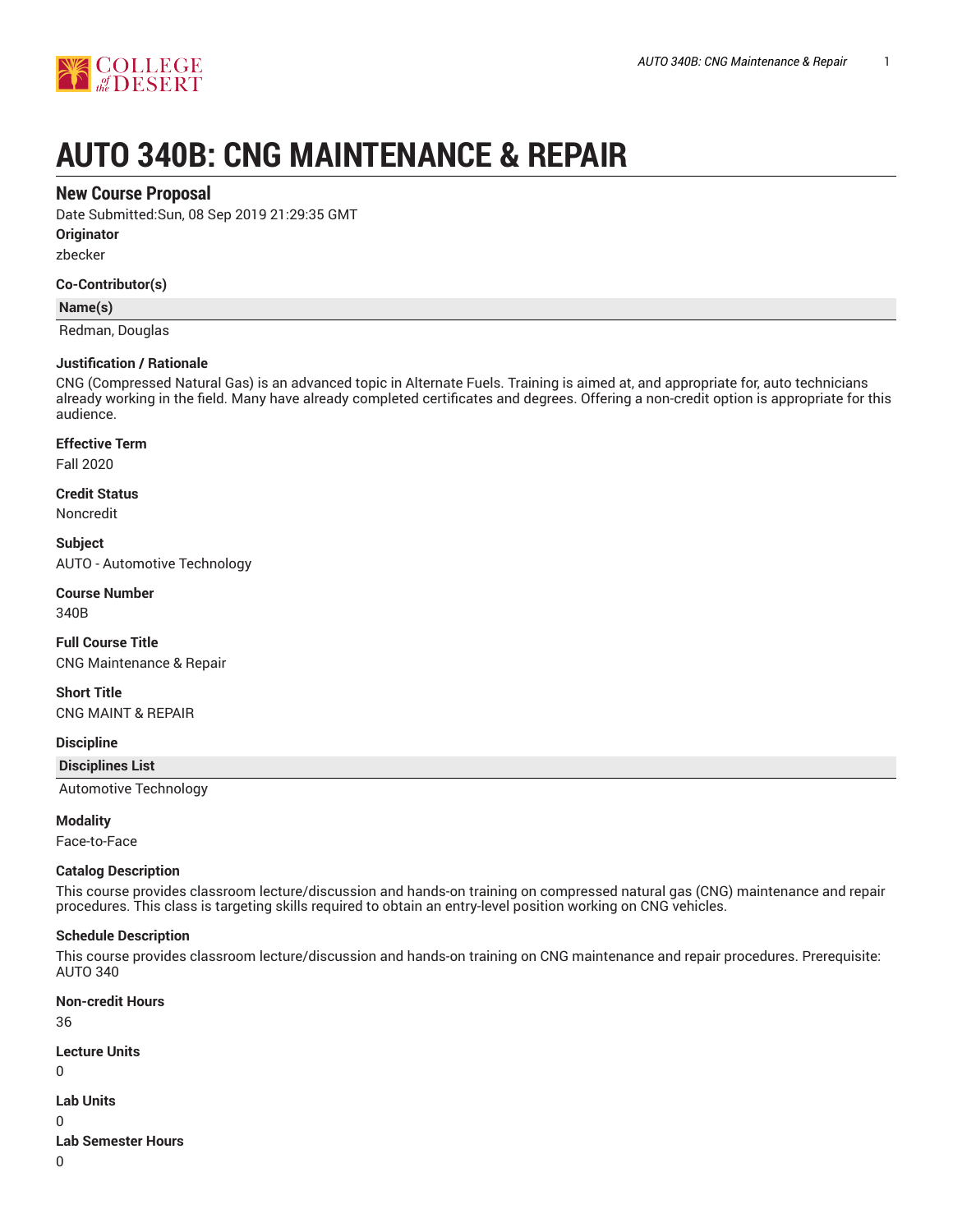

# **In-class Hours**

18

#### **Out-of-class Hours** 18

#### **Total Course Units**

0

**Total Semester Hours** 36

#### **Override Description**

Noncredit courses do not have lecture and lab. The out of class hours were adjusted to provide the same total as the equivalent credit course.

## **Prerequisite Course(s)**

AUTO 340

#### **Required Text and Other Instructional Materials**

**Resource Type** Web/Other

**Description** Handouts provided by the instructor

#### **Resource Type**

Web/Other

#### **Description**

NFPA 52 Vehicular Fuel Systems Code, 2015 Edition

#### **Class Size Maximum**

21

#### **Entrance Skills**

List shop and vehicle safety practices relevant to compressed natural gas (CNG) vehicles. Describe CNG components and describe their operation.

#### **Requisite Course Objectives**

AUTO 340-Upon successful completion of this course, students will be able to: List shop and vehicle safety practices relevant to compressed natural gas (CNG) vehicles. AUTO 340-Upon successful completion of this course, students will be able to: describe CNG components and describe their

#### **Course Content**

operation.

- 1. Review of CNG vehicle safety.
- 2. Compressed Natural Gas (CNG)maintenanceprocedures.
- 3. Compressed Natural Gas (CNG) repair procedures.

#### **Course Objectives**

|             | <b>Objectives</b>                                                                                                                          |
|-------------|--------------------------------------------------------------------------------------------------------------------------------------------|
| Objective 1 | Comply with shop and vehicle safety practices relevant to CNG vehicles.                                                                    |
| Objective 2 | Follow manufacturer's maintenance schedule to ensure fluids and lubricants are at proper levels and serviced with<br>recommended products. |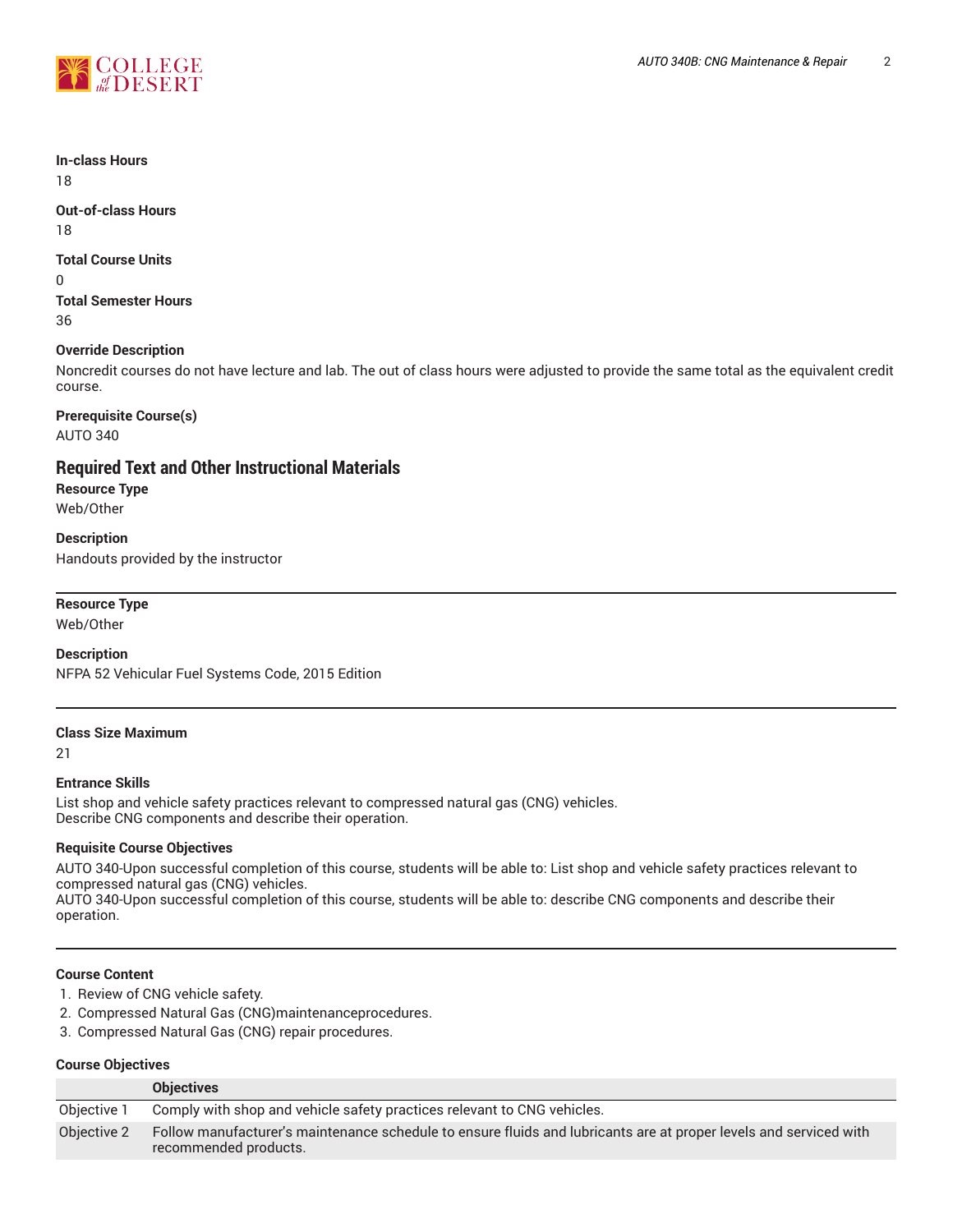

| Objective 3 | Perform a general visual inspection of the CNG fuel system.                                                                                                                                         |
|-------------|-----------------------------------------------------------------------------------------------------------------------------------------------------------------------------------------------------|
| Objective 4 | Inspect air filters and fuel filter; service or replace as needed.                                                                                                                                  |
| Obiective 5 | Perform common repairs on CNG vehicles.                                                                                                                                                             |
| Objective 6 | Perform safe fueling procedures and determine fuel level. Identify working pressures and demonstrate an<br>understanding of fuel characteristics as they relate to temperature and fill procedures. |

#### **Student Learning Outcomes**

|           | Upon satisfactory completion of this course, students will be able to:                      |  |
|-----------|---------------------------------------------------------------------------------------------|--|
| Outcome 1 | Locate CNG vehicle maintenance and repair information given the service information manual. |  |
| Outcome 2 | Perform CNG vehicle maintenance.                                                            |  |
| Outcome 3 | Demonstrate the ability to perform basic CNG vehicle repair practices and procedures.       |  |

#### **Methods of Instruction**

| <b>Method</b>                      | Please provide a description or examples of how each instructional<br>method will be used in this course.                                                                                 |
|------------------------------------|-------------------------------------------------------------------------------------------------------------------------------------------------------------------------------------------|
| Collaborative/Team                 | Student will work in a team setting while performing NATEF tasks,<br>researching information and group-based activities.                                                                  |
| Technology-based instruction       | Look up maintanence schedules in service information.                                                                                                                                     |
| Observation                        | Student will be observed in lab, group activities, information research,<br>collaborative assignments, and other activities assigned.                                                     |
| Lecture                            | Each class is half lecture covering multiple aspects of course content.                                                                                                                   |
| <b>Discussion</b>                  | Student will participate in classroom discussions.                                                                                                                                        |
| Demonstration, Repetition/Practice | Each student will demonstrate their ability to correctly perform a given<br>task not limited to laboratory assignments, research projects, interactive<br>role-play and group activities. |

#### **Methods of Evaluation**

| <b>Method</b>                            | Please provide a description or examples of how<br>each evaluation method will be used in this course.                                                                                   | <b>Type of Assignment</b> |
|------------------------------------------|------------------------------------------------------------------------------------------------------------------------------------------------------------------------------------------|---------------------------|
| Written homework                         | Readings from provided materials. Homework from<br>provided materials: multiple-choice questions, fill in<br>the blank and essay questions to be graded each<br>week.                    | In Class Only             |
| Self-paced testing, Student preparation  | Student may participate in role play activities and be In Class Only<br>required to do a visual presentation.                                                                            |                           |
| College level or pre-collegiate essays   | A research report submitted or completed, not<br>limited to a written presentation, however, the<br>student is required to research information<br>pertaining to the assignment.         | In Class Only             |
| Student participation/contribution       | Lab activities and student may participate in role<br>play activities.                                                                                                                   | In Class Only             |
| Mid-term and final evaluations           | Used to evaluate students' knowledge and<br>understanding of the information presented.<br>Examples of these are not limited to quizzes, exams,<br>presentations, research, or projects. | In Class Only             |
| Group activity participation/observation | Student will be observed in lab, group activities,<br>information research, collaborative assignments,<br>and other activities assigned.                                                 | In Class Only             |
| Laboratory projects                      | Student will participate in lab-based activities to<br>complete their NATEF standards job sheets.                                                                                        | In Class Only             |
| Other                                    | Out-of-class hours will be accounted for<br>electronically through the learning management<br>system.                                                                                    | Out of Class Only         |

**Assignments**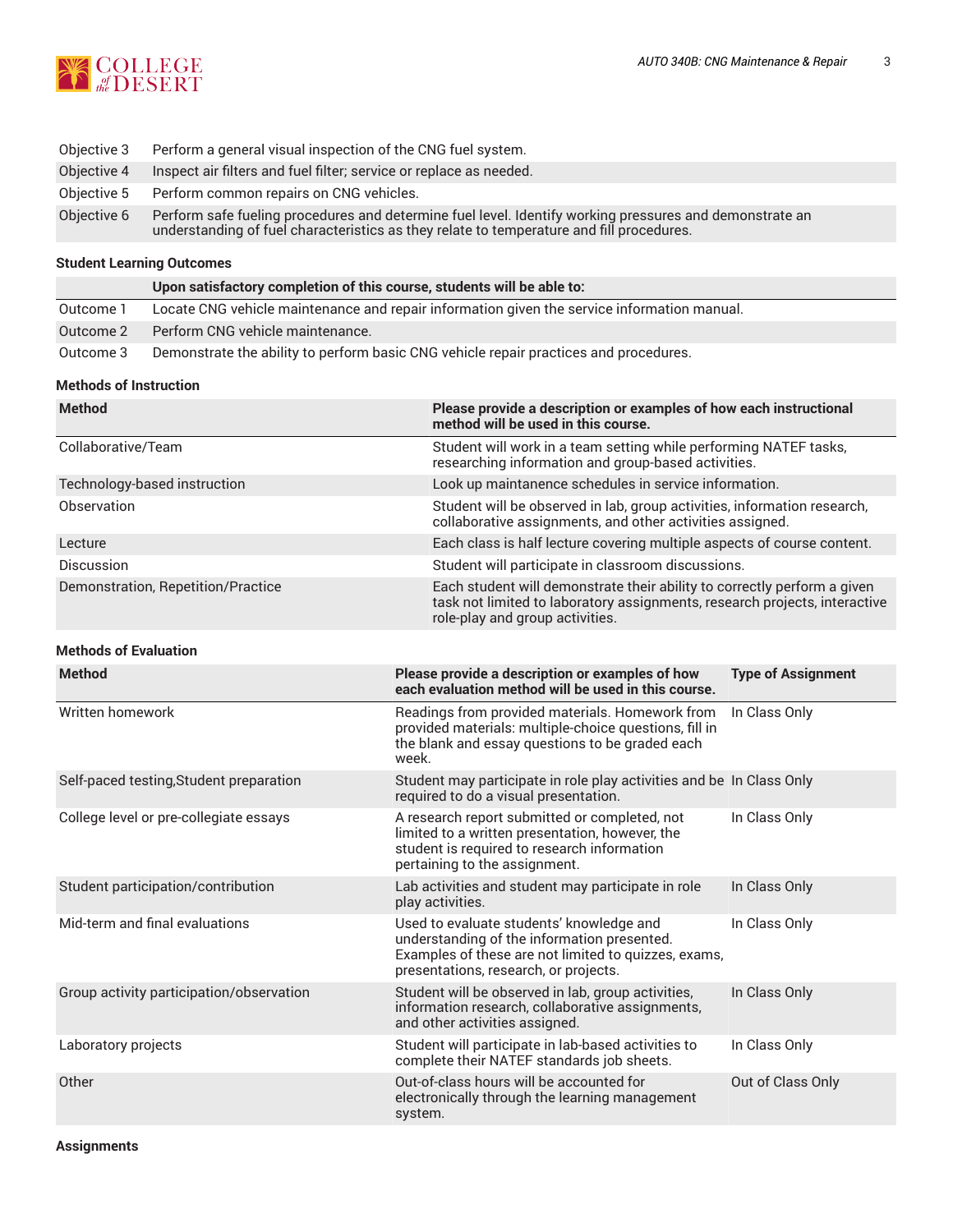

#### **Other In-class Assignments**

- 1. Lecture notes.
- 2. Hands on CNG vehicle maintenance activities.
- 3. Hands on CNG vehicle repair activities.

#### **Other Out-of-class Assignments**

- 1. Readings from materials provided.
- 2. Homework: multiple-choice questions, fill in the blank and essay questions to be graded each week.
- 3. Completion of 2 SP2 safety tests.
- 4. Assigned readings and written summaries from selected instructor handouts.
- 5. Hands-on lab worksheets matching each course objective.
- 6. Must develop teamwork skills through lab activities and assigned special projects.

**Grade Methods**

Pass/No Pass Only

#### **MIS Course Data**

**CIP Code** 47.0614 - Alternative Fuel Vehicle Technology/Technician.

**TOP Code** 094840 - Alternative Fuels and Advanced Transportation Technology

**SAM Code** C - Clearly Occupational

**Basic Skills Status** Not Basic Skills

**Prior College Level** Not applicable

**Cooperative Work Experience** Not a Coop Course

**Course Classification Status** Other Non-credit Enhanced Funding

**Approved Special Class** Not special class

**Noncredit Category** Short-Term Vocational

**Funding Agency Category** Not Applicable

**Program Status** Program Applicable

**Transfer Status** Not transferable

**Allow Audit** Yes

**Repeatability** Yes